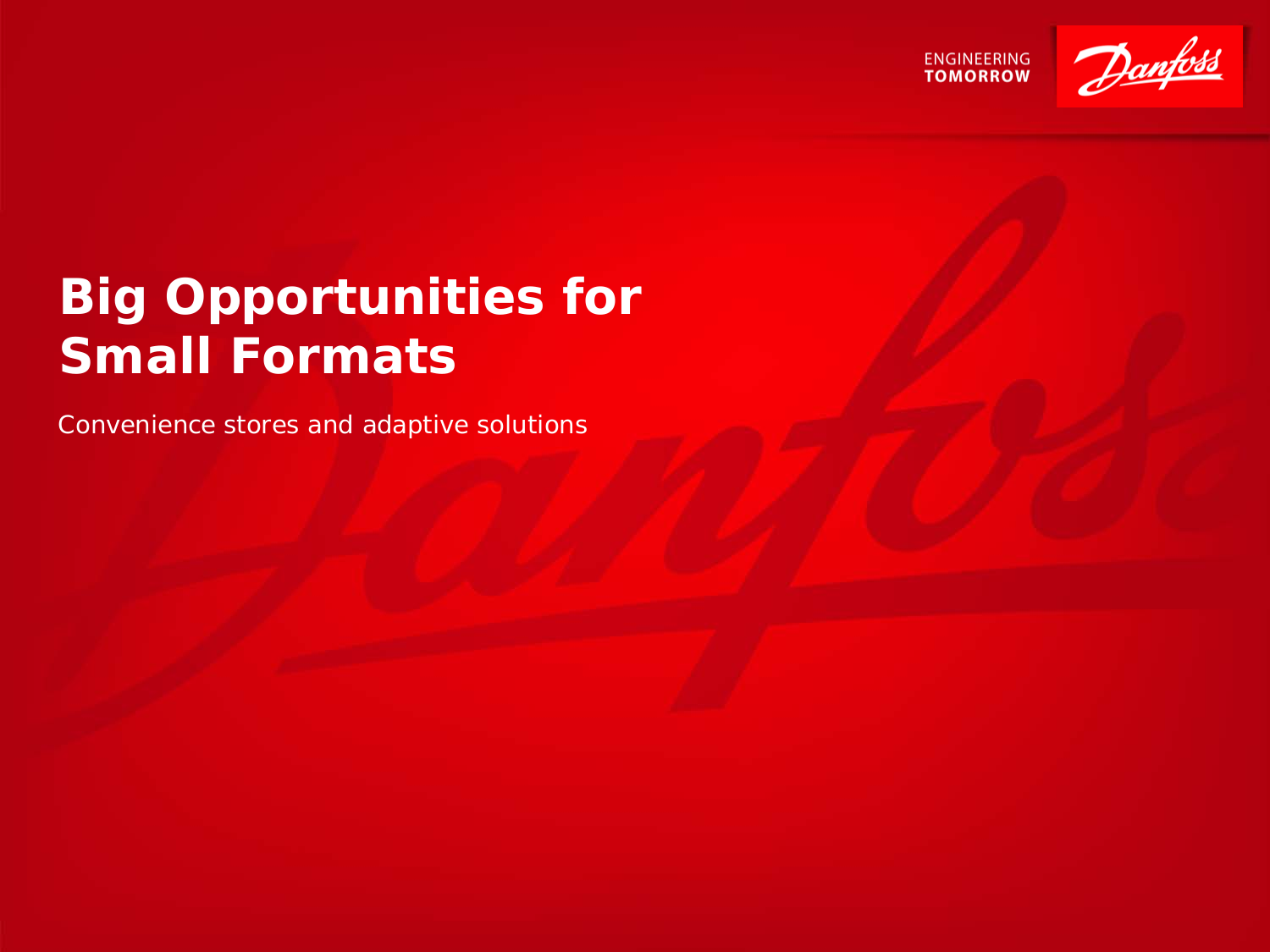## Typical Convenience Store

## **Talking convenience stores**

ck Meals

- → Supermarket complexity, but in smaller scale
- → Type: Stand alone or part of e.g. gas station
- → Offer: increased availability service
- $\rightarrow$  Price: Higher than e.g. **Supermarkets**
- → Quickly growing market globally



※ Drinks To Go



**Fresh Coffee** 

PREMIUM **FUEL ONLY**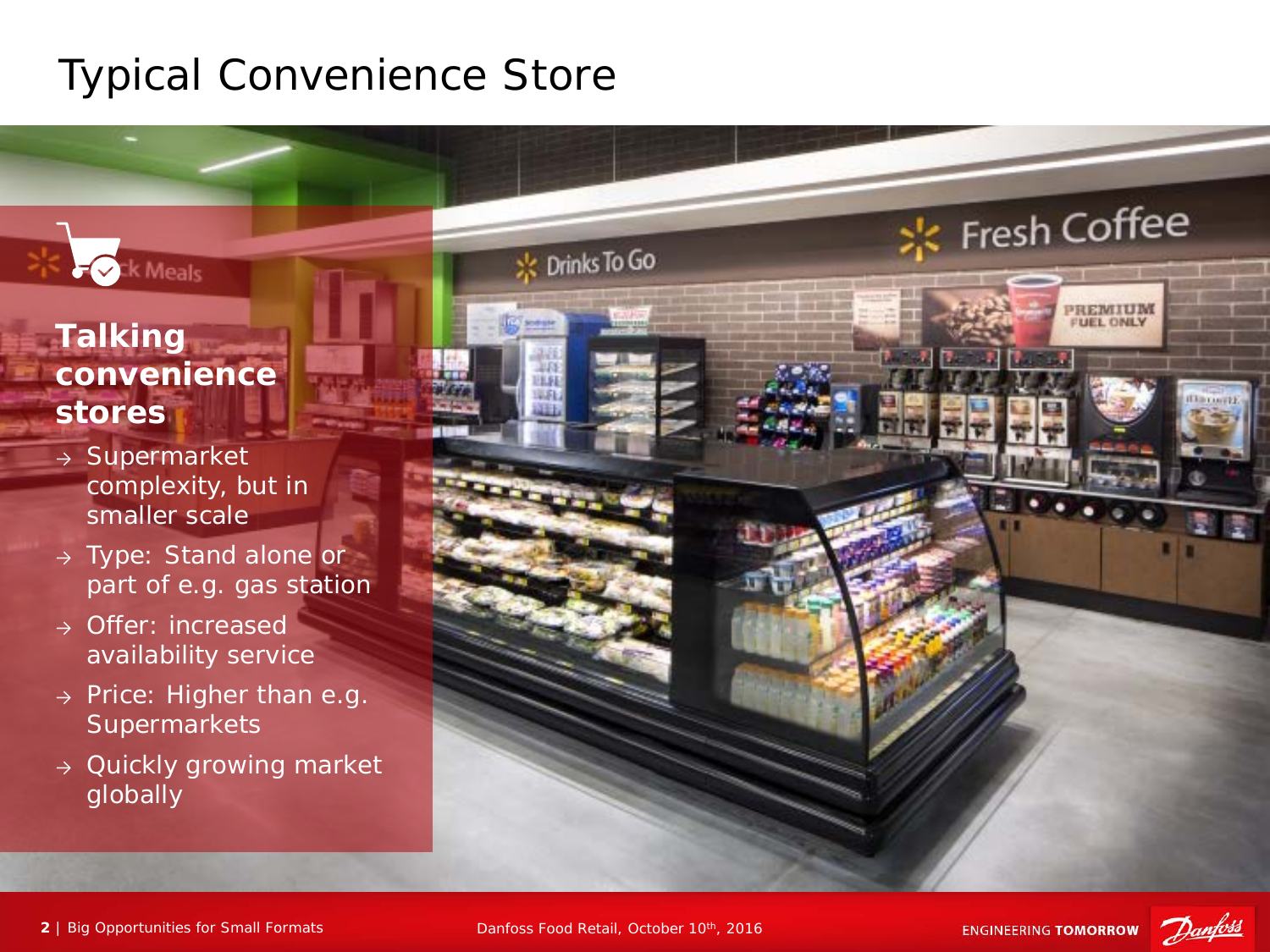## Facing the Challenges



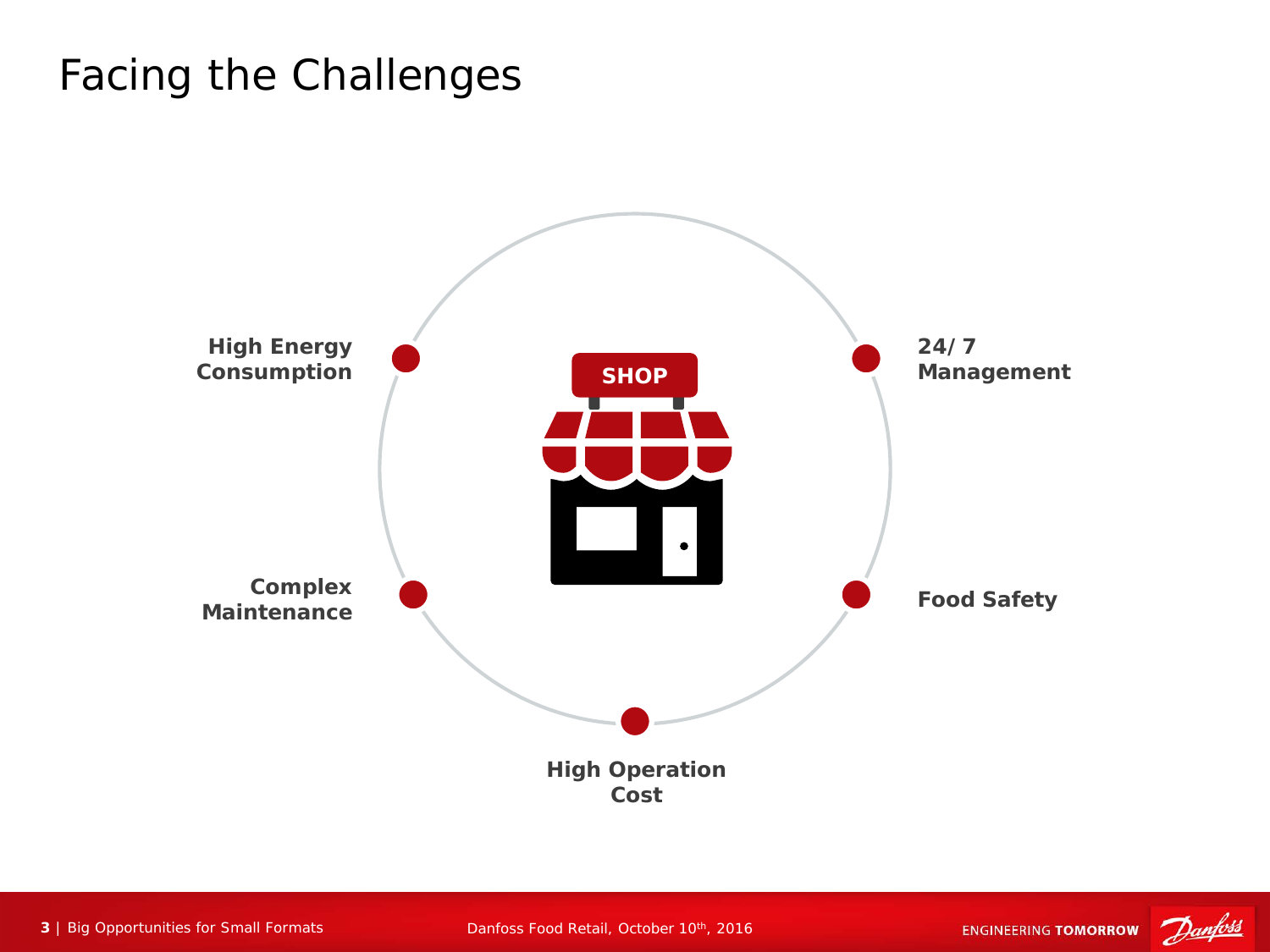## Let Danfoss Help You Unleash the Opportunities



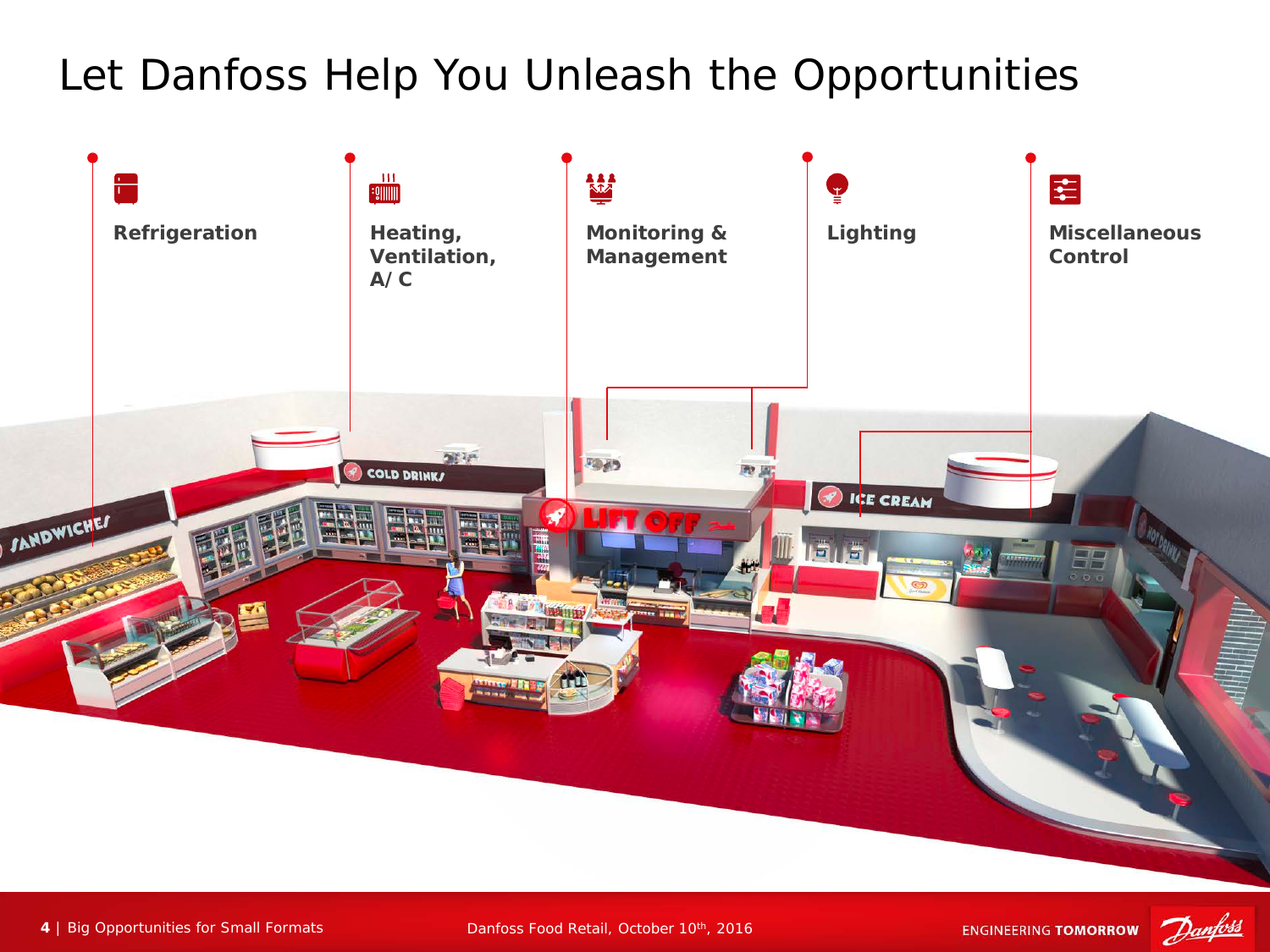# Let Danfoss Help You Unleash the Opportunities



### **Refrigeration**

- → Precise temperature control
- → Energy efficient
- $\rightarrow$  24/7 monitoring
- → Remote access



### **Monitoring & Management**

- → Benchmarking across stores
- → Monitoring all assets
- $\rightarrow$  24/7/365
- <sup>→</sup> Prioritized Improvements



### **Lighting**

- → Automatic control of indoor and outdoor lightning
- → By period or by season
- → Motion or light sensor

| i | I | II | I<br>I |  |
|---|---|----|--------|--|

### **Heating, Ventilation, A/C**

- → Comfort
- $\rightarrow$  Energy savings
- → Packaged Condensing Units for easy installation

### **Miscellaneous Control**

- → Scheduled on/off
- → Improve safety and energy efficiency
- → Remote monitoring and control

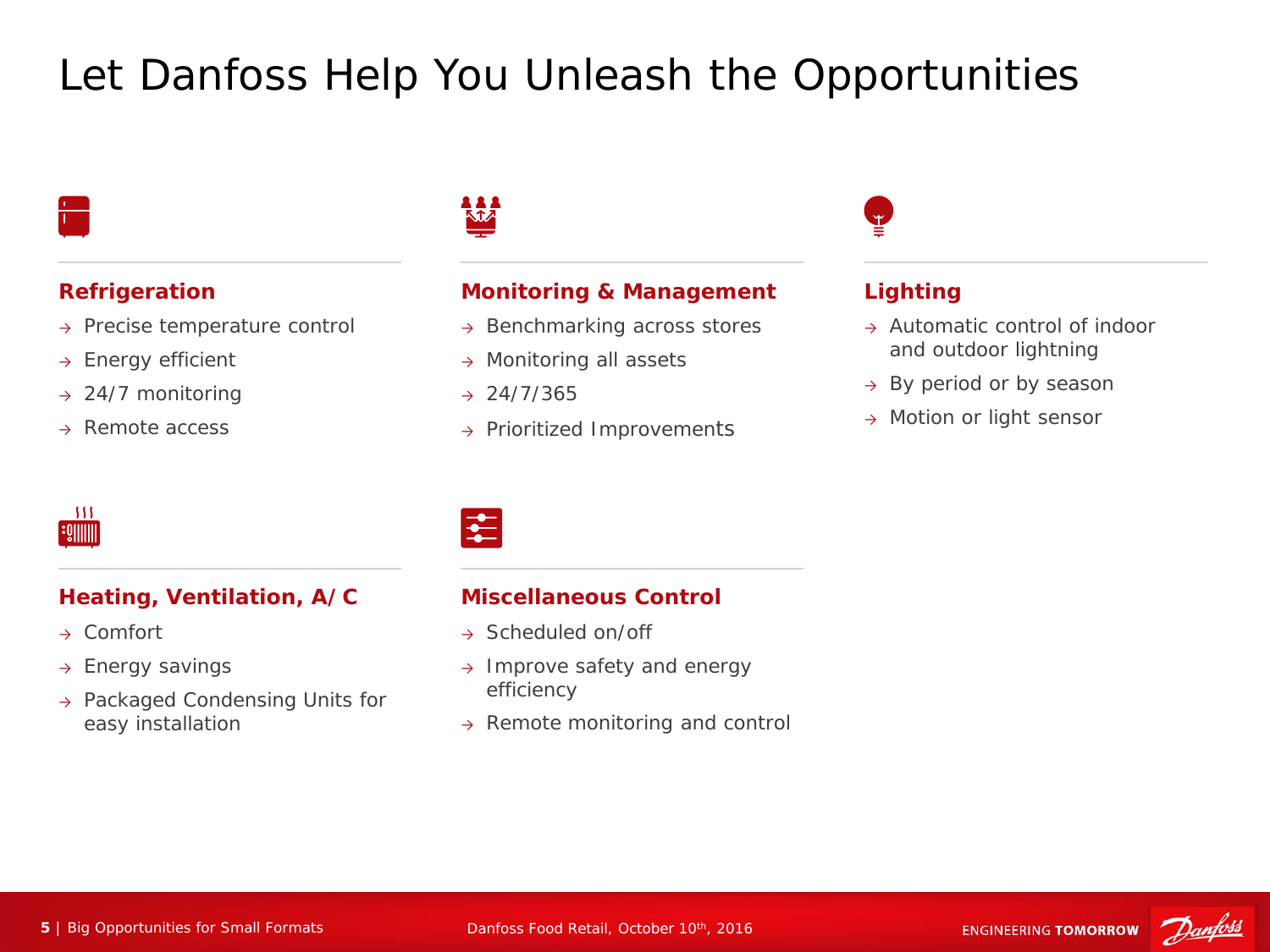## System Configuration – "First Cost"



Danfoss Food Retail, October 10th, 2016

Danfoss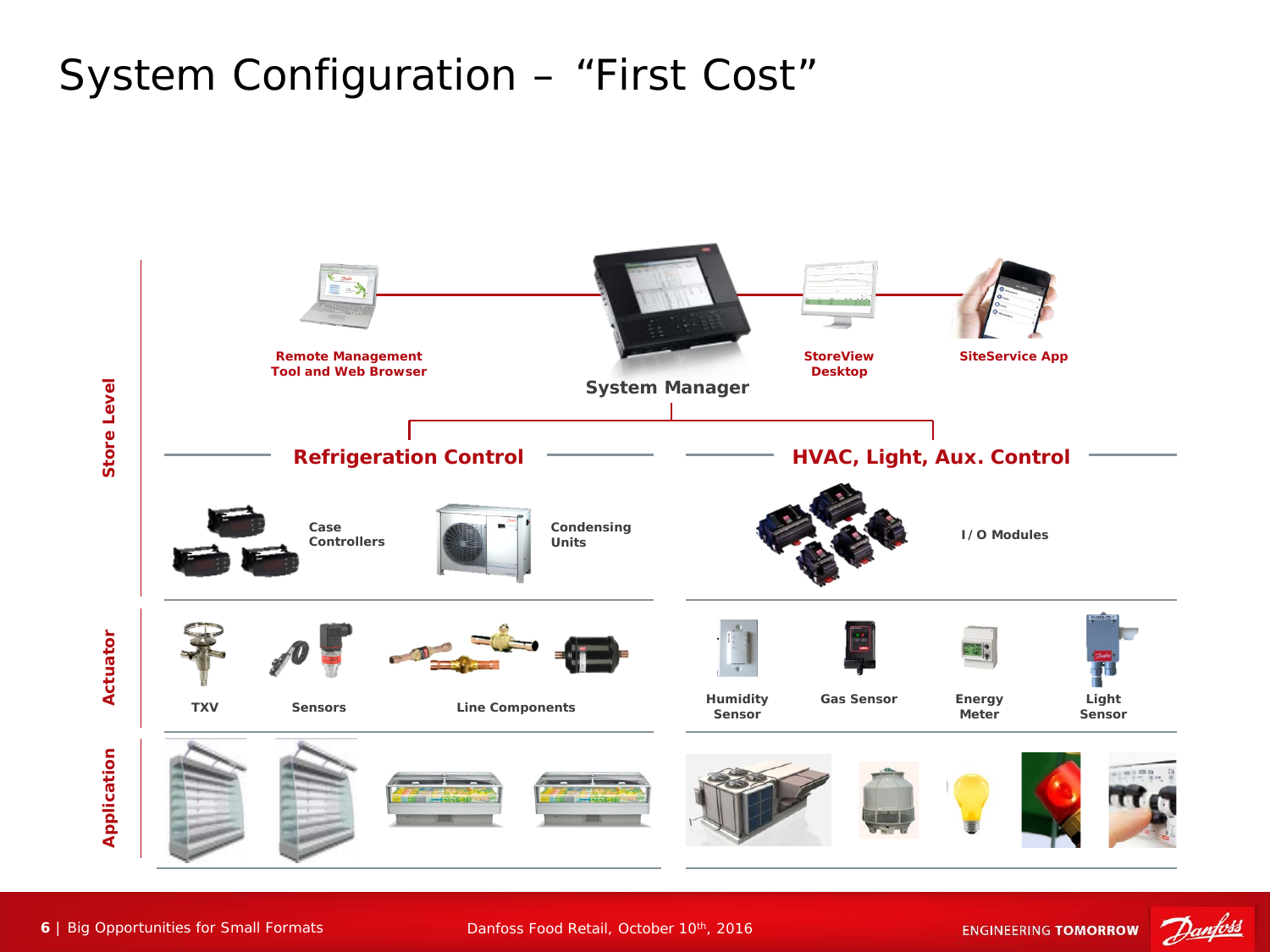## System Configuration – Intermediate



**7** | Big Opportunities for Small Formats

Danfoss Food Retail, October 10th, 2016

**ENGINEERING TOMORROW** 

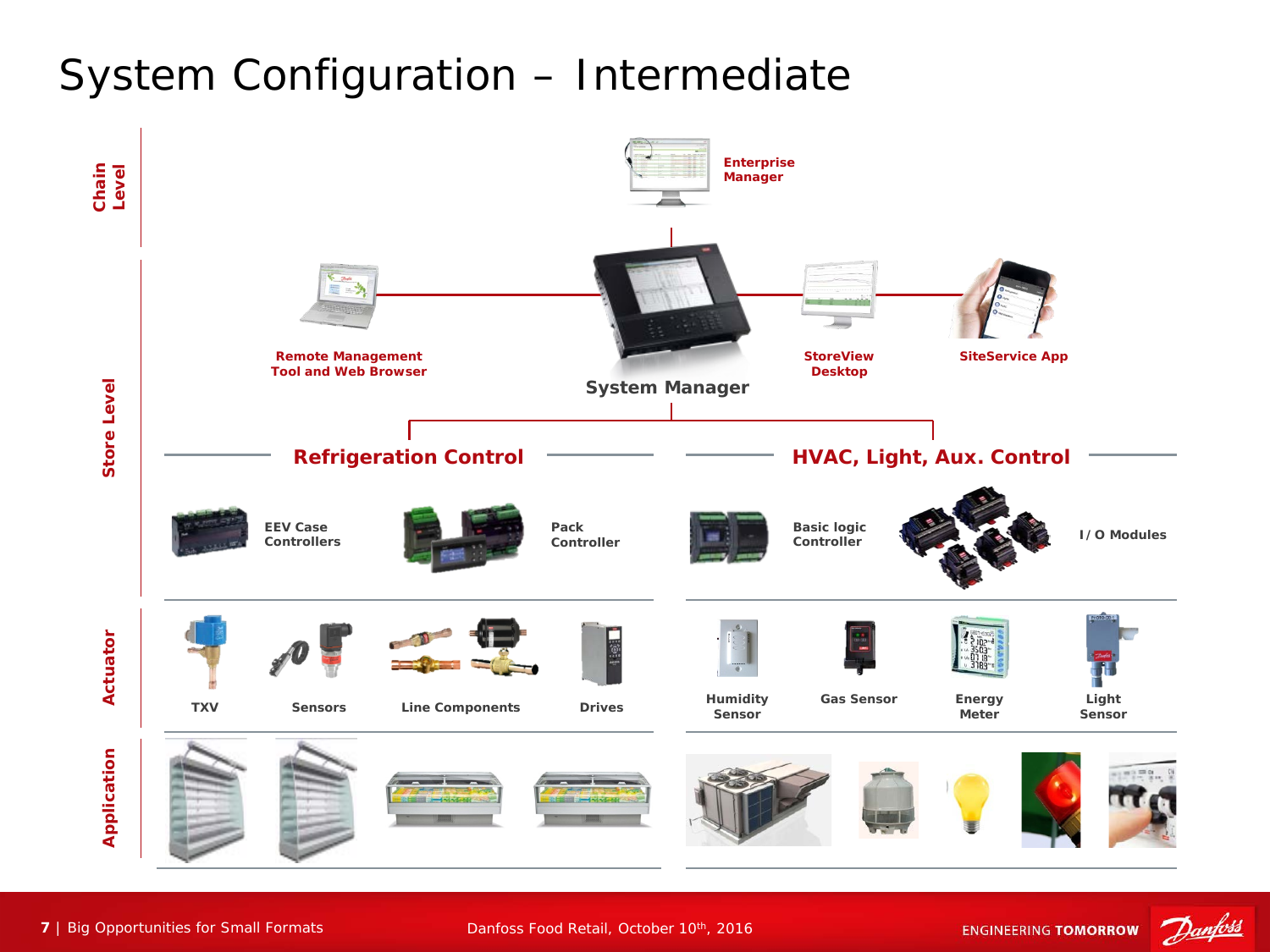## System Configuration – "Best TCO"



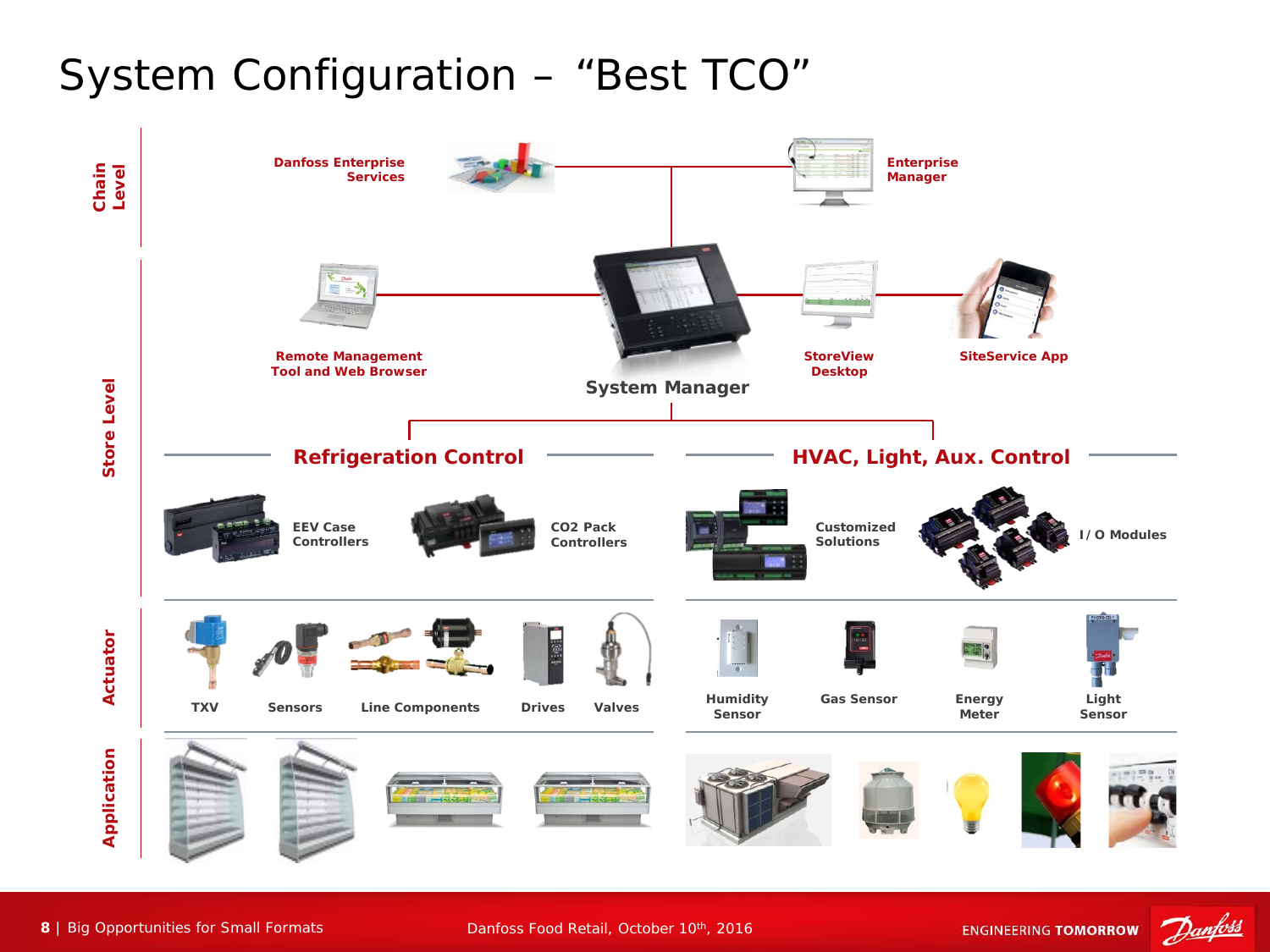## Case Study: Centra, Ireland

## **C-Store Supermarket Cuts 11% off Energy Bill**



Centra supermarket, Ireland

The Centra supermarket in Rathdangan in Ireland is a typical small store serving the local community. A review of the refrigeration system led to the installation of the Danfoss ADAP-KOOL<sup>8</sup> combined with the Small Store System Manager. The energy savings amount to 11 % every year.

[Read the full story](http://food-retail.danfoss.com/technicalarticles/rc/c-store-supermarket-cuts-11-percent-off-energy-bill/?ref=17179883258)

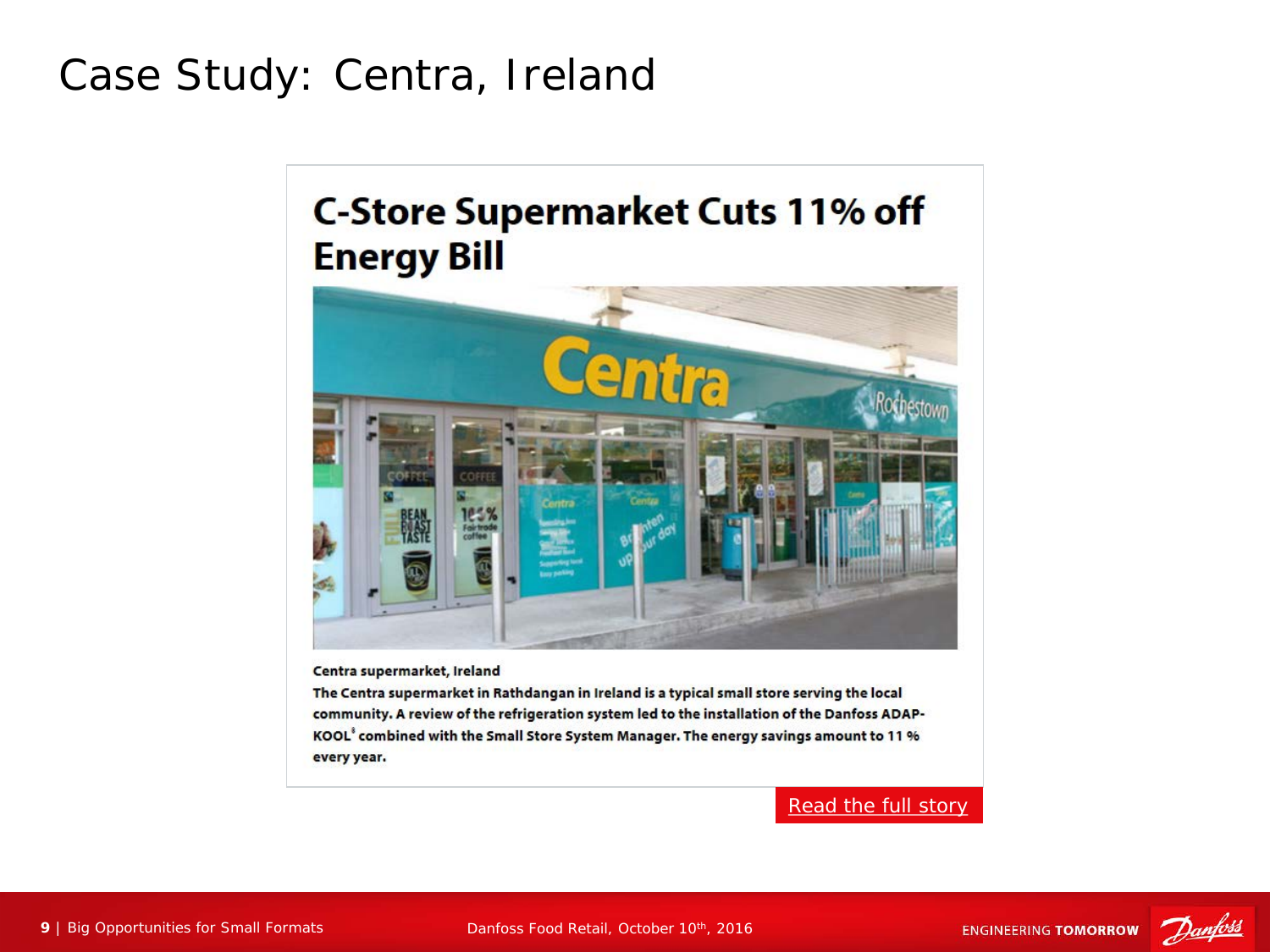## Case Study: French Convenience Store Chain



**Simple solution with a pay-back time of less than one year**

### [Read the full story](http://dila.danfoss.net/literature/dkrc/DKRCE.PA.R1.E1.22%20French%20retailer%20saves%20up%20to%2046%20on%20energy%20bill.pdf)

### **BEFORE Smart Store installation**

- $\rightarrow$  Store lighting: by switch
- $\rightarrow$  All lighting is turned on from the arrival of staff and for the whole day, even during the midday close
- → No light zoning
- $\rightarrow$  Continuous lighting of parking lot during night
- $\rightarrow$  Cooling not optimized: despite the presence of curtains on the cabinets, the set points were not lowered at night
- $\rightarrow$  The floating HP was not activated and the pack was oversized in winter and mid-season

### **AFTER Smart Store installation**

- → Variable speed installed on existing compressor and condenser, enabling floating HP setting and night set-point modification
- $\rightarrow$  Existing controller replaced by SC 255 for integrated control of refrigeration, light and HVAC
- → Light zoning introduced inside store and on parking lot
- → Reversible heat pumps runs based on schedulled hours and thresholds (high in winter and low in summer) linked to the outdoor temperature

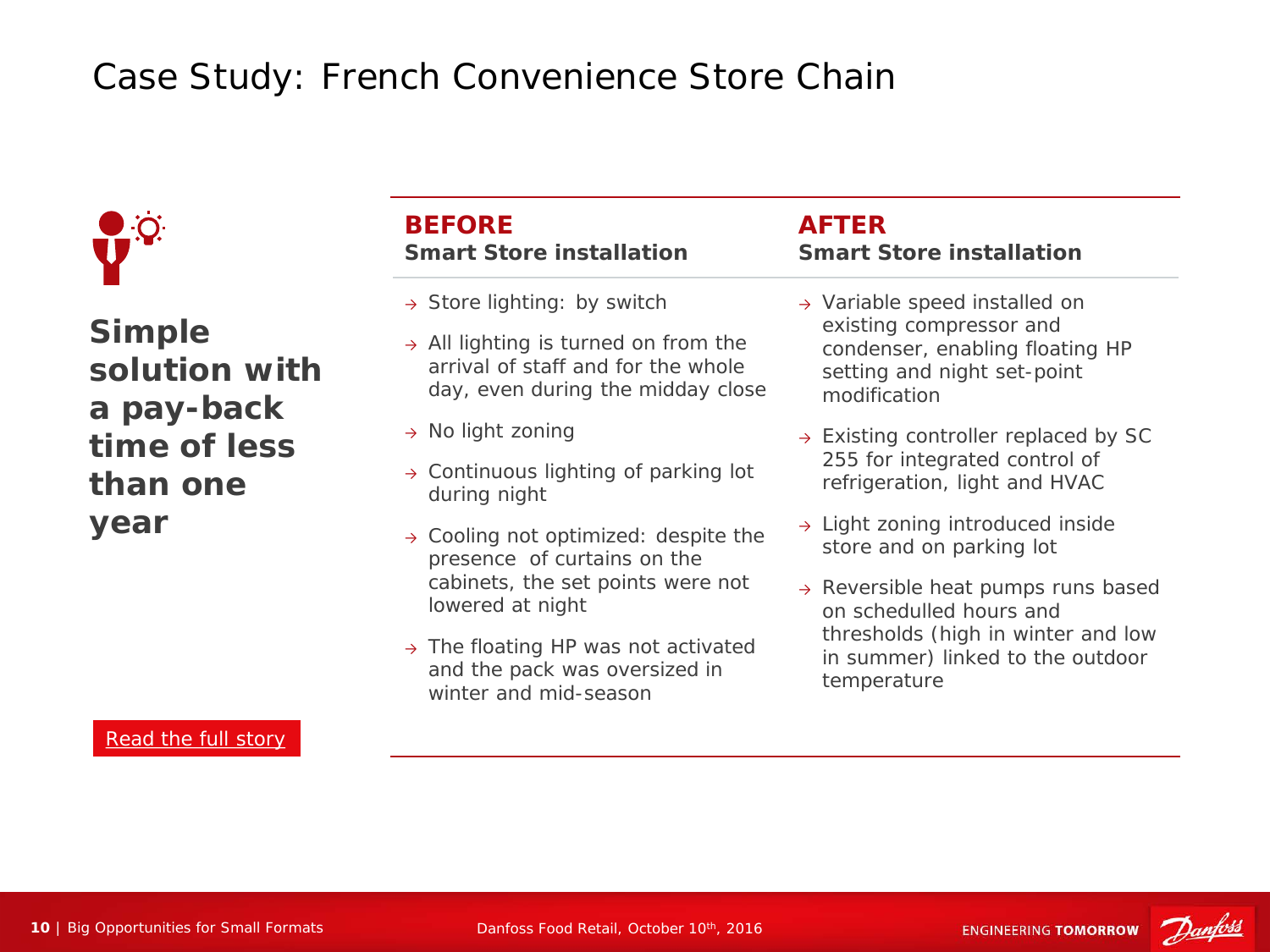## Case Study: Ukrainian Convenience Store Achieves 34% Savings



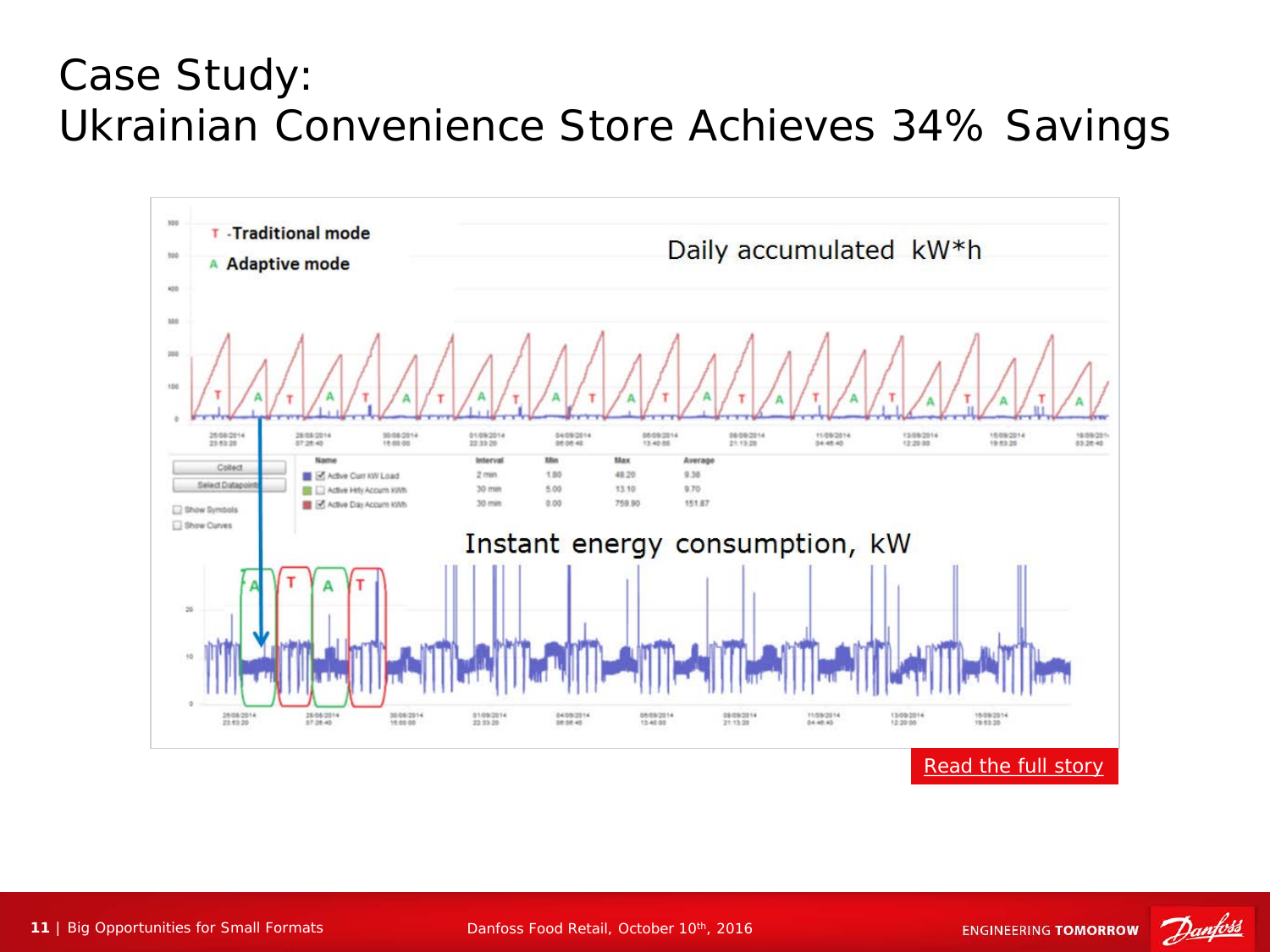## Case Study: Maxol, Ireland



With 230 service stations around the country, Maxol Group is the leading family-owned oil company in Ireland. Beginning in 2014, Maxol stations underwent a transformation that placed increased focus on the customer experience, offering high-end<br>snack products and convenience shopping to people on-<br>the-go. During this transformation, Maxol wanted to upgrade refrigeration, lighting and HVAC to support store ambience,<br>refrigeration, lighting and HVAC to support store ambience,<br>ensure food safety and save on energy bills.

#### The result is the first Irish smart convenience store with the following benefits:

- · High food quality, comfortable indoor environment,
- right out approved denergy efficiency<br>Full-strong control of refrigeration, lighting and HVAC<br>via one, use-friendly dashboard<br>- All food storage assets controlled via one front-end<br>- All food storage assets controlled via
- to ensure HACCP compliance<br>- Easy set-up and commissioning for all assets<br>- Easy training of onsite and technical staff
- 

#### Smart conv nce store enhances the custome experience

In cooperation with the contractors Cross Group and Danfoss. Maxol has pioneered the first smart convenience store in<br>Mulhuddart on the outskirts of Dublin. The service station offers its customers a branded coffee shop, snacks, salads and convenience shopping - and now all these different franchises<br>use a single, integrated control system that enables sale and easy operation.

"The project allowed us to engineer a total store solution that<br>meets Maxol's requirements for customer experience, food safety,<br>HACCP compliance and energy efficiency. The solution has run for Free computations are the spectrations. So much so that Maxed<br>A months and lives up to the expectrations. So much so that Maxed<br>is now assing for rew features - for instance, meteling of the<br>individual franchises on the pr in the coming years," says Paul Keegan, Projects Director at Cross

### In 2016, the Marci project won an IRI Energy & Environment Facts about the Maxol Smart Convenience Store solution

award for companies who have showed a track record of reducing award for companies who nave showed a track record of reduction<br>environmental impact and achievieng significal energy savings<br>through focused application of system technologies.

**Full store control via one dashboard**<br>A user-friendly dashboard that monitors refrigeration, HVAC,<br>indoor and outdoor lighting, energy and alarms makes it easy for store staff to control all building services. The dashboard For show and easy to learn. Integrated refrigeration control<br>is intuitive and easy to learn. Integrated refrigeration control<br>provides automatic HACCP reporting for all equipment, and<br>the set-up and commissioning of all as with service and commissioning or an assets is done with boliver<br>with vitards, making additions to building control systems fast and<br>easy to implement.

The Maxol project has proven that our Smart Store concept is The mass property has proven that the same content that it's easily adaptable to convenience stores with an expected pay-back time of only 1-2 years thanks to savings on energy bills and other operation and maintenance costs" says Shane Fleming siles Manager



## ENGINEERING Danfoss

Integrated control of all refrigeration equipment including pack, cases, integral cases and cold room casy momenting or reingerator, nearing and air<br>conditioning, lighting zones inside and outside store,<br>energy consumption and alarms through one simple

dashboard Power metering and energy management system Monitoring of temperature, air quality and humidity<br>Control of outside signage and car park lighting controlled by photocells and schedules. Dy photoceus and scriedules<br>Wireless Temperature Monitoring<br>Gas leak detection Alarm management



Cross Group is a leading supplier of turnkey solutions for food retail, comprising refrigeration, HVAC, lighting and<br>energy management. With a focus on greener technologie<br>Cross Group is committed to delivering solutions that are eco-friendly energy efficient and that give value for money ecommentary, energy entitient and that give value for money.<br>With more than 180 cooling experts, Cross Group operates in<br>Ireland, across the UK, and with increasing activities overseas.

**Facts about Danfoss Smart Store** As a market leader with more than 50,000 food retail<br>Installations worldwide, Danfoss leads the development of integrated Smart Store control solutions. The Smart Store solution is currently running in more than 5,000 stores worldwide and the proven energy savings are up to 50 % per store.

The Smart Store solution enhances food safety and brings down energy bills through integrated and smart control of<br>refrigeration, HVAC, lighting and other applications, connecting and optimizing stores from case to cloud

#### **Facts about Maxol Group**

Pacts about maxio larged print, The Maxio Land The Maxio Listing is a leading lifsh, family-owned business.<br>Today, with its network of 230 service station networks<br>is one of the strongest service station networks<br>in Irelan by private individuals who have selected Maxol as their brand and fuel supplier.<br>Maxol itself owns the remaining 100<br>stations, licensing the premises to local businesspeople with experience in retail and connections to the local community

ENGINEERING Danfos







| Dankss can accept no responsibility for possible enters in catalogues, broduces and other printed material. Dankss reserves the right to alter its products without notice. This also applies to products<br>already on order provided that such alterations can be made without subsequential changes being necessary in specifications already agreed.<br>All trademarks in this material are property of the respective companies. Danitoss and the Danitoss logotype are trademarks of Danitos APS. All rights reserved. |  |
|------------------------------------------------------------------------------------------------------------------------------------------------------------------------------------------------------------------------------------------------------------------------------------------------------------------------------------------------------------------------------------------------------------------------------------------------------------------------------------------------------------------------------|--|
| C.Deployed DCS (small 30/46.0)<br>FWEFT DE GENT 22                                                                                                                                                                                                                                                                                                                                                                                                                                                                           |  |

### [Read the full story](http://refrigerationandairconditioning.danfoss.com/technicalarticles/rc/smart-store-brought-to-life-at-irish-service-stations/?ref=17179926135)



Danfoss Food Retail, October 10th, 2016

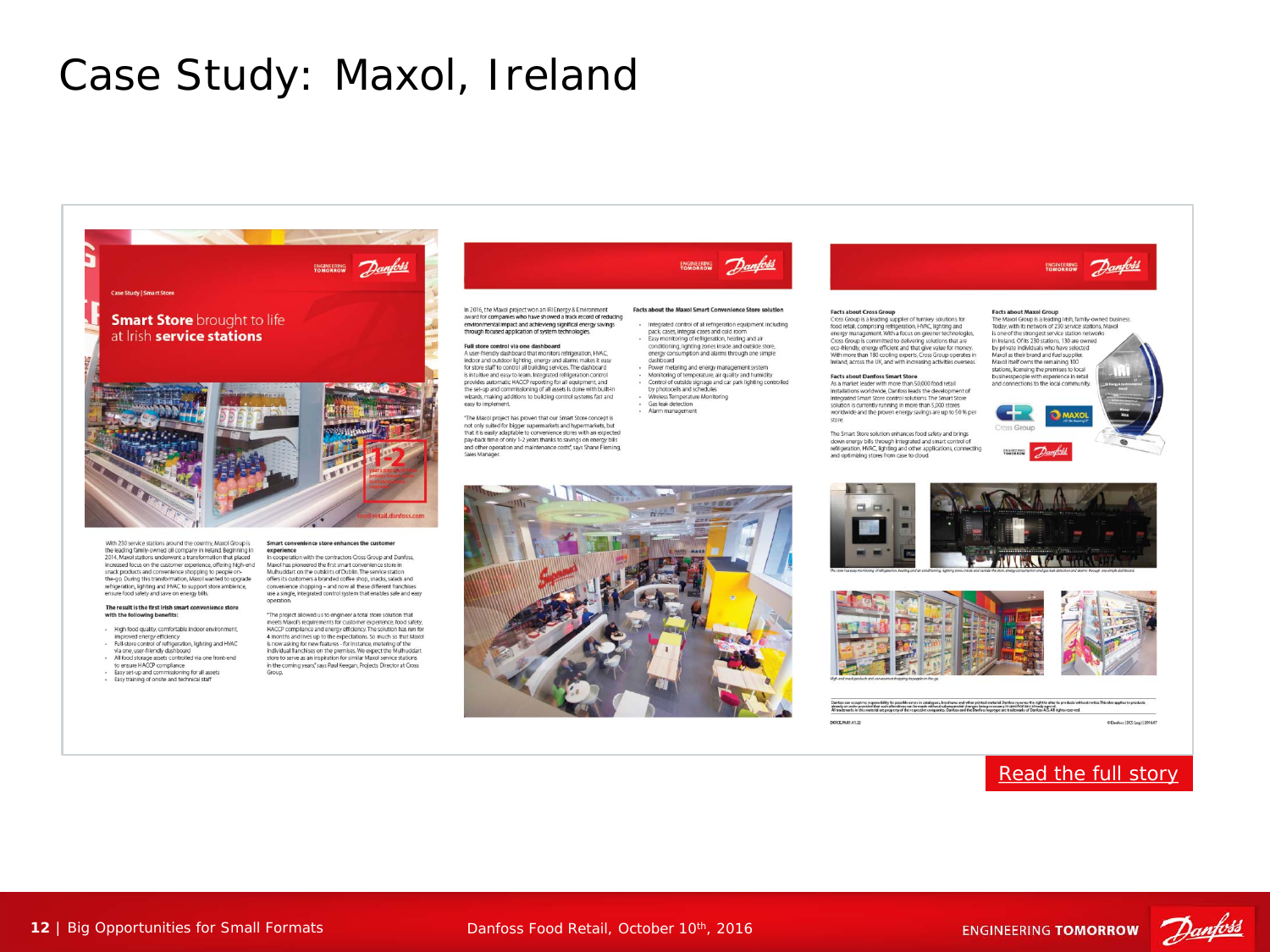## Right From the Start